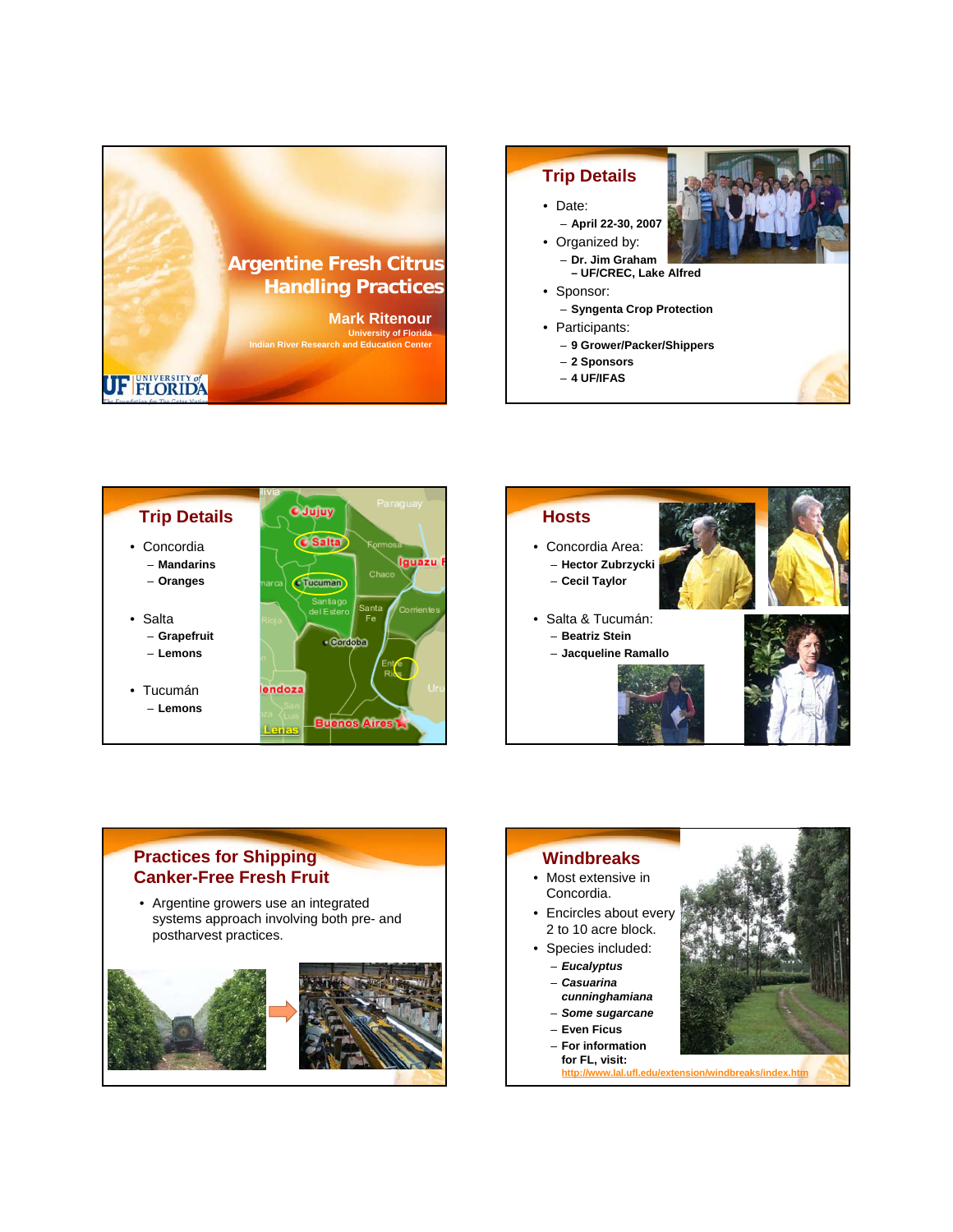### **Cultural Practices**

• Self grove inspections.





- **They don't spray as much during the summer because of the high temperatures.**
	- When temperatures rise above ~87°F, they switch to night spraying.

# **Cultural Practices**

- Leafminer – **Closely monitored to reduce the spread of canker.**
	- **Often use Agri-Mek applied by plane.**
- Pruning



- **Regular pruning is conducted during the dry season.**
- **Pruning of canker infected branches and fruit is continuous.**

#### **Inspection & Harvest**

- Europe is their most profitable fresh fruit market.
- SENASA conducts a pre-inspection (~Dec.).
- **If found canker free, then grower can apply for a harvesting permit.**
- Final SENASA inspection ~15 days before harvest.
	- **For the EU, harvest must be complete within 60 days of the inspection.**
- Some grading is done in the field.
	- **Leave as much canker fruit in the field as possible.**

### **Packinghouse Pre-grade**

- Packing operations utilize a pre-grade line, in addition to the main packingline.
	- **Up to ~2% of the fruit from "canker-free" groves can show canker symptoms when dumped on the pre-grade line.**
		- Fruit are washed, treated, electronically & manually graded, and then placed back into bins for degreening, or placed back into bins for transport to the main packingline.



### **Packinghouse Pre-grade**

- SENASA inspects ~2% to 5% of the incoming fruit.
- Fruit canker treatments:
	- **SOPP, 2%**
	- **Chlorine, 200 ppm, 2 min.**
- Fungicide treatments: – **Sodium Bicarbonate** 
	- **(3%, most not heated)** – **TBZ**
	- **Imazalil**



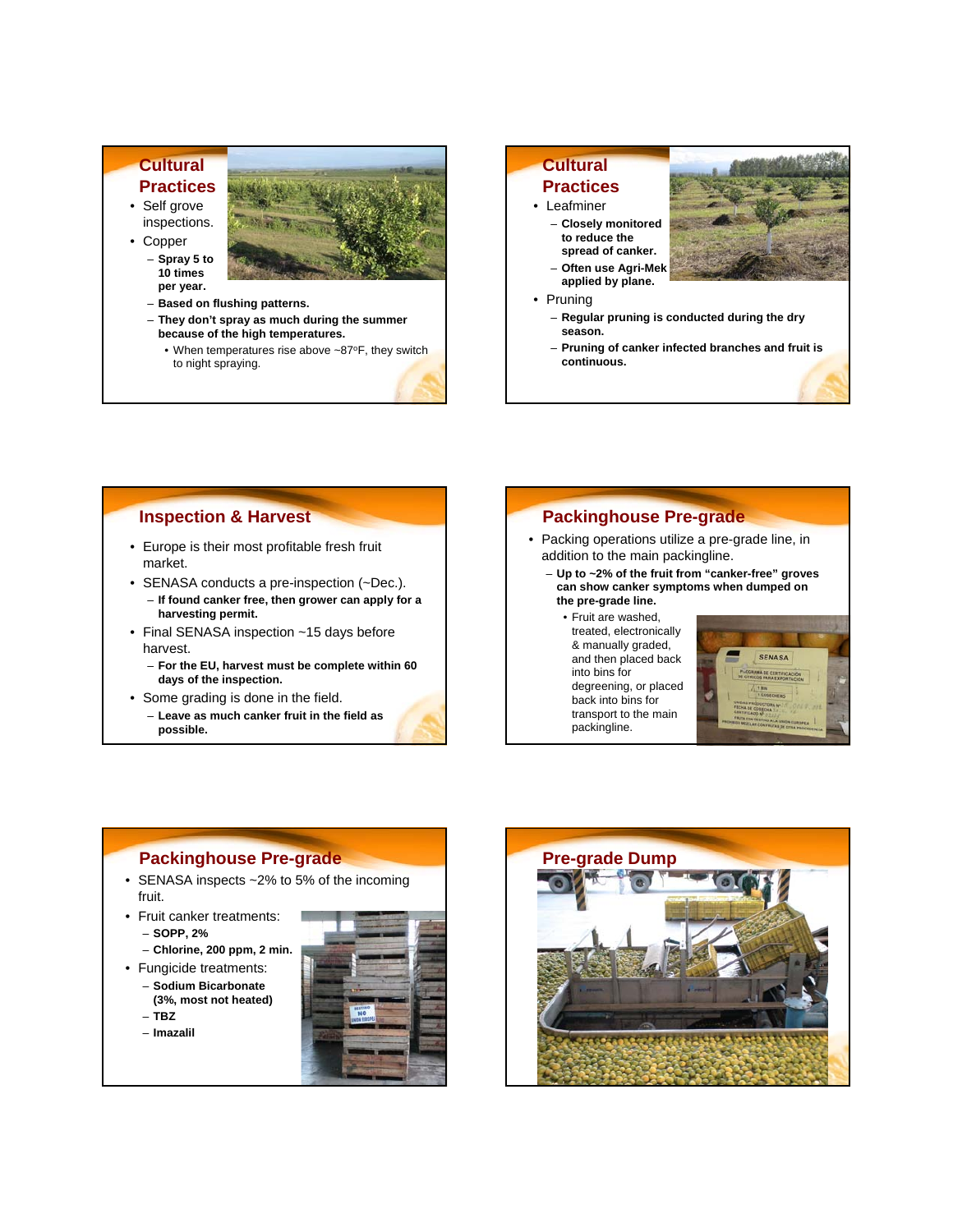









- Theoretically, all fruit with canker must be removed before dumping on the main packingline.
	- **In practice, there is apparently flexibility if infected fruit is found on the main line dump.**
- **No canker can be found in the final packed carton.**
- If canker is found in the carton,
	- **The block, buffer blocks, and any fruit that have not received their certificate are removed from EU eligibility.**
	- **The fruit can be directed to alternate markets without re-conditioning.**